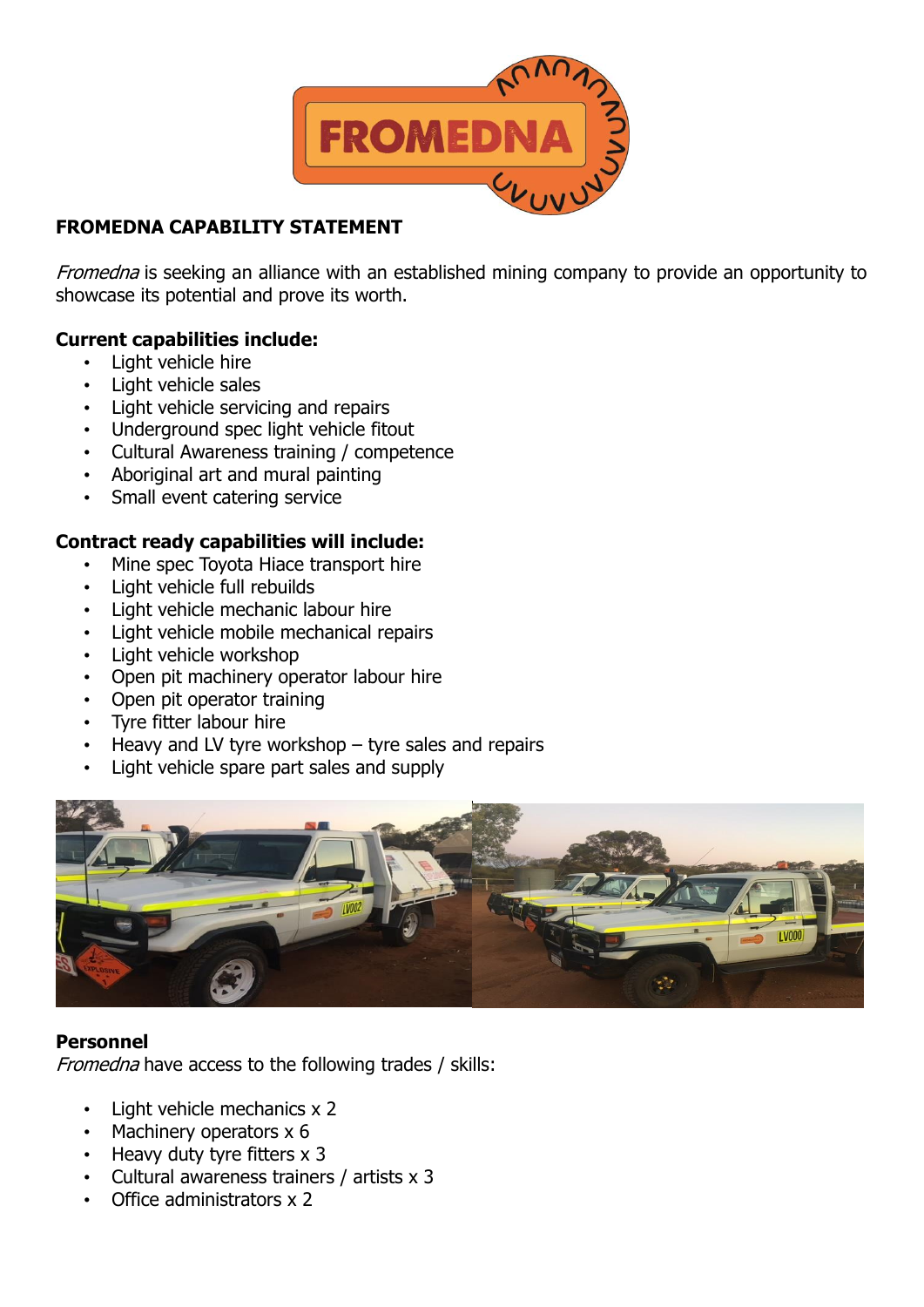

#### **ABOUT FROMEDNA**

The directors and employees of *Fromedna* are all from the aboriginal TJUPAN people of the Kalgoorlie northern goldfields area with cultural ties to the country covering the barwidgee / wonganoo stations and surrounding areas.

The group individually have been working in the mining industry for a wide range of different companies and mine sites for the past 20 years. We have now combined all of our experience, skills, knowledge and work ethics to form our own company Fromedna.

Fromedna's Managing Director Paul Cowled is a qualified mechanic with over 20 years experience in the mining environment. The last 15 years includes overseeing all new underground vehicle fitouts for all GBF mining sites in addition to servicing and repairing all their Kalgoorlie based vehicles.

Over the last 12 years Paul has procured and sold a number of mine spec Toyota Landcruiser vehicles with repeat business to the following companies: GBF Underground Mining, Halls Creek Mining, Metres Down Under Drilling and Goldfields Toyota.

Paul has been at the forefront of using his exceptional knowledge of light vehicle operations to reduce maintenance, repair and downtime costs, thus saving companies significant expense.



#### **Machinery operators**

Fromedna's machinery operators have been working in the mining industry on a wide range of machines at various sites around WA for more than 20 years. Our skilled and experienced male and female operators have the knowledge and work ethic to operate all models of dump trucks, graders, excavators and water carts. All operators undergo our regular in-house reviews and assessment in addition to any site specific requirements to ensure work place operating procedures are maintained, with an emphasis on safety.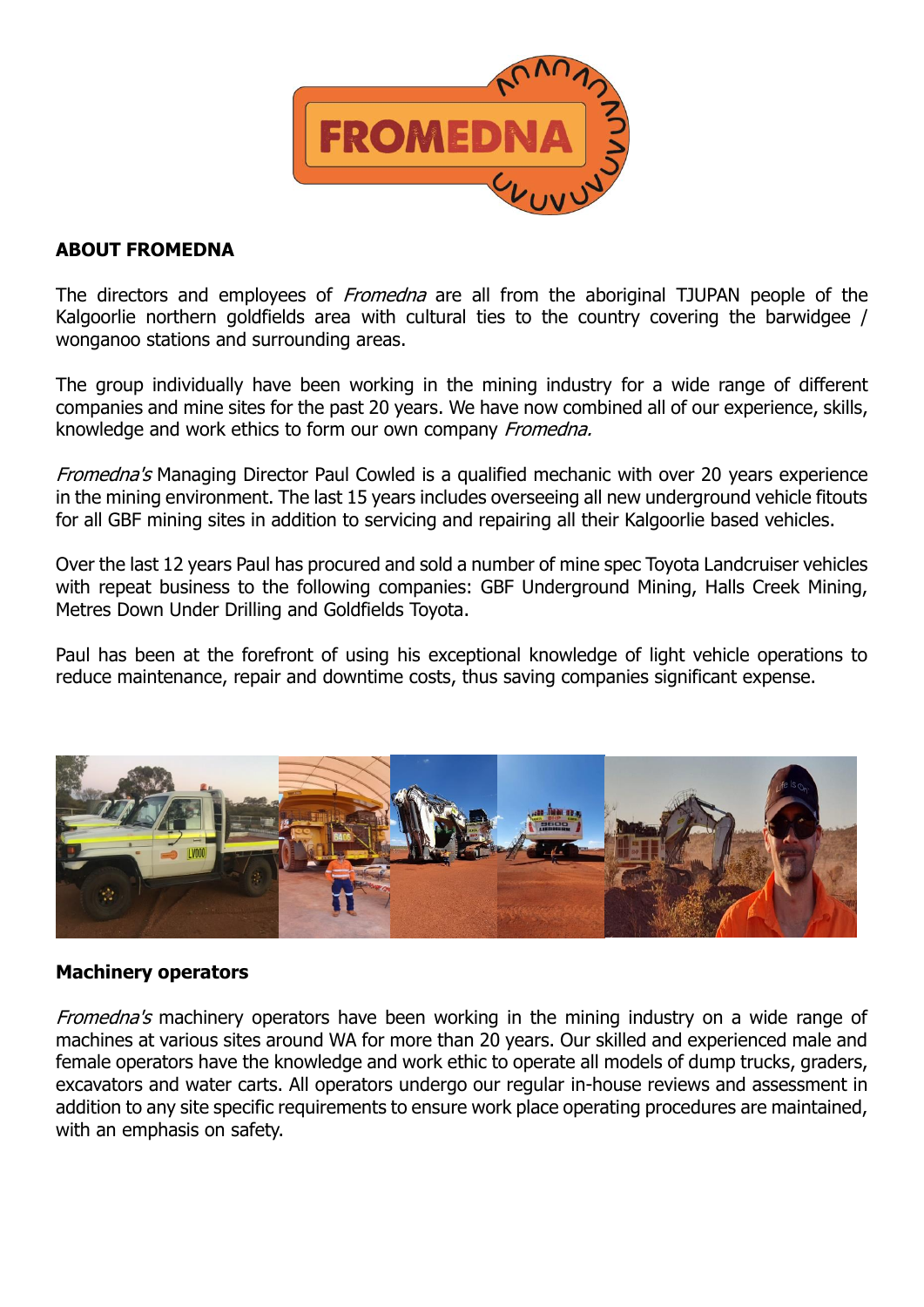

## **Aboriginal Cultural Awareness Capability**

Fromedna's cultural awareness and competence training team have been conducting various training sessions for companies and community groups for over 10 years in the Kalgoorlie goldfields area. Each session can be tailored to the specific group's requirements in an insightful and interesting manner about the Aboriginal culture of the region.

Team member's capabilities include:

- Cultural awareness and competence training, may include but not limited to:
	- Beliefs and values
	- customs
	- social relationships
	- perceptions and communication
	- cultural sensitivities
	- traditions and mannerisms
	- Aboriginal artwork including paintings and murals
- Bush tucker and cultural bush tours



**Foot note:** some of the team member's mural artwork can be seen at the intersection opposite the Kalgoorlie Town Hall and some local schools. [http://www.heartwalkcbd.com/2018#/buodoon-edie](http://www.heartwalkcbd.com/2018%23/buodoon-edie-ulrich-2018/)[ulrich-2018/](http://www.heartwalkcbd.com/2018%23/buodoon-edie-ulrich-2018/) The team are also working with the Kalgoorlie Language Centre to preserve the Tjupan language. [https://www.abc.net.au/news/2016-06-16/honey-ant-hunters-and-aboriginal-culture](https://www.abc.net.au/news/2016-06-16/honey-ant-hunters-and-aboriginal-culture-keepers-head-bush/7514170)[keepers-head-bush/7514170](https://www.abc.net.au/news/2016-06-16/honey-ant-hunters-and-aboriginal-culture-keepers-head-bush/7514170) International and domestic tourists have also experienced their interactive bush tours that includes tasting bush tucker and hunting for honey ants and identifying other flora and fauna.

102 Gnarlbine Road T : 0437 998 966 ACN : 633 576 093 ABN : 806 335 760 93

Coolgardie E : paul@fromedna.com.au WA 6429 Australia W [: www.fromedna.com.au](http://www.fromedna.com.au/)